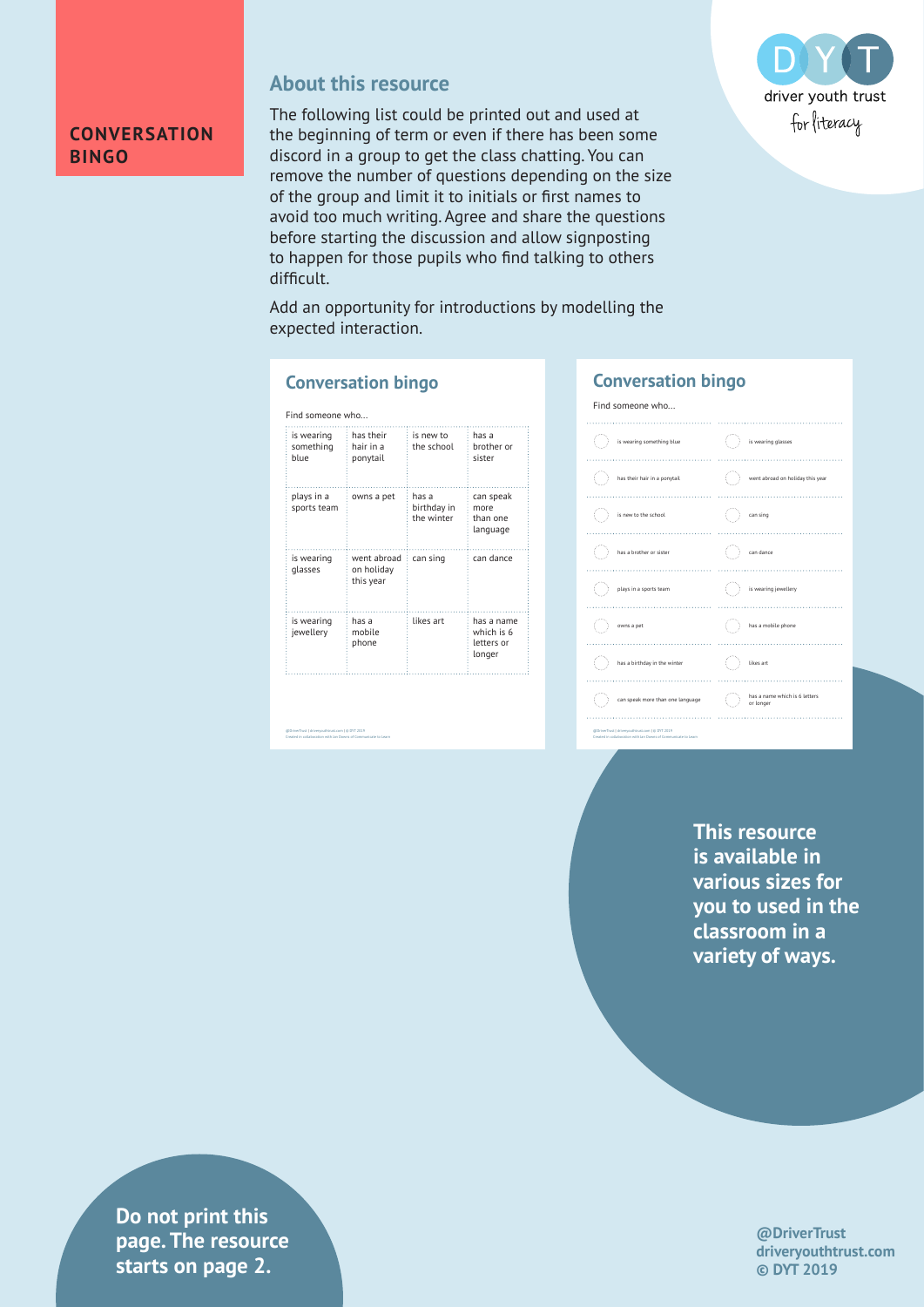# **Conversation bingo**

Find someone who...

| is wearing<br>something<br>blue | has their<br>hair in a<br>ponytail     | is new to<br>the school            | has a<br>brother or<br>sister                    |
|---------------------------------|----------------------------------------|------------------------------------|--------------------------------------------------|
| plays in a<br>sports team       | owns a pet                             | has a<br>birthday in<br>the winter | can speak<br>more<br>than one<br>language        |
| is wearing<br>glasses           | went abroad<br>on holiday<br>this year | can sing                           | can dance                                        |
| is wearing<br>jewellery         | has a<br>mobile<br>phone               | likes art                          | has a name<br>which is 6<br>letters or<br>longer |